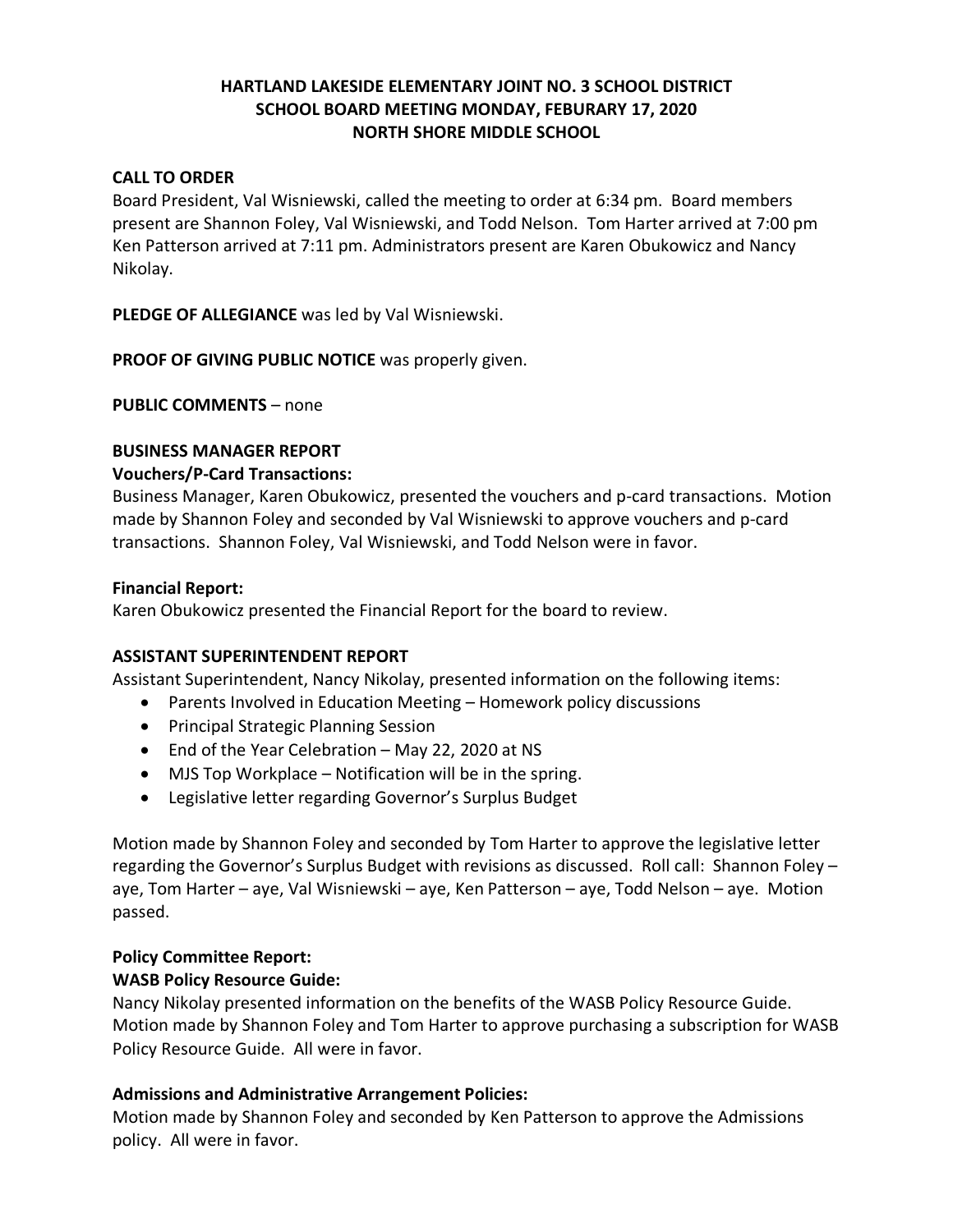Motion made by Shannon Foley and seconded Ken Patterson to approve the Administrative Arrangement policy. All were in favor.

### **Classroom Cameras:**

Nancy Nikolay discussed cameras being installed in some of the middle school classrooms. The camera surveillance policy will be updated and brought back to the next board meeting for review.

### **NEW BUSINESS**

## **66.03 Agreement with Elmbrook School District:**

Nancy Nikolay shared the 66.03 Agreement with Elmbrook School District for vision and hearing services for students with disabilities. Motion made by Shannon Foley and seconded by Ken Patterson to approve the 66.03 Agreement with Elmbrook. All were in favor.

## **Friday Count Reports:**

Nancy Nikolay shared the data trend on 2<sup>nd</sup> and 3<sup>rd</sup> Friday Reports.

## **SCHOOL BOARD PRESIDENT REPORT**

The Board discussed future agenda topics including staff surveys and grammar curriculum.

## **ROUTINE**

### **School Board Minutes:**

Motion made by Val Wisniewski and seconded by Todd Nelson to approve the January 20, 2020 School Board Meeting minutes. Ken Patterson abstained. All were in favor.

Motion made by Todd Nelson and seconded by Val Wisniewski to approve the January 23, 2020 Special School Board Meeting minutes as revised. Ken Patterson abstained. All were in favor.

Motion made by Tom Harter and seconded by Todd Nelson to approve the January 28, 2020 Special School Board Meeting minutes. All were in favor.

Motion made by Tom Harter and seconded by Shannon Foley to approve the February 4, 2020 Special School Board Meeting minutes. All were in favor.

### **Donations:**

Motion made by Val Wisniewski and seconded by Ken Patterson to approve the February donations. Shannon Foley abstained. All were in favor.

### **Upcoming Meetings:**

Special School Board Meeting: February 26, 2020, 7:00 pm Finance Committee Meeting: March 10, 2020, 8:00 am Policy Committee Meeting: March 10, 2020, 3:00 pm School Board Meeting: March 16, 2020, 6:30 pm

### **Personnel Report:**